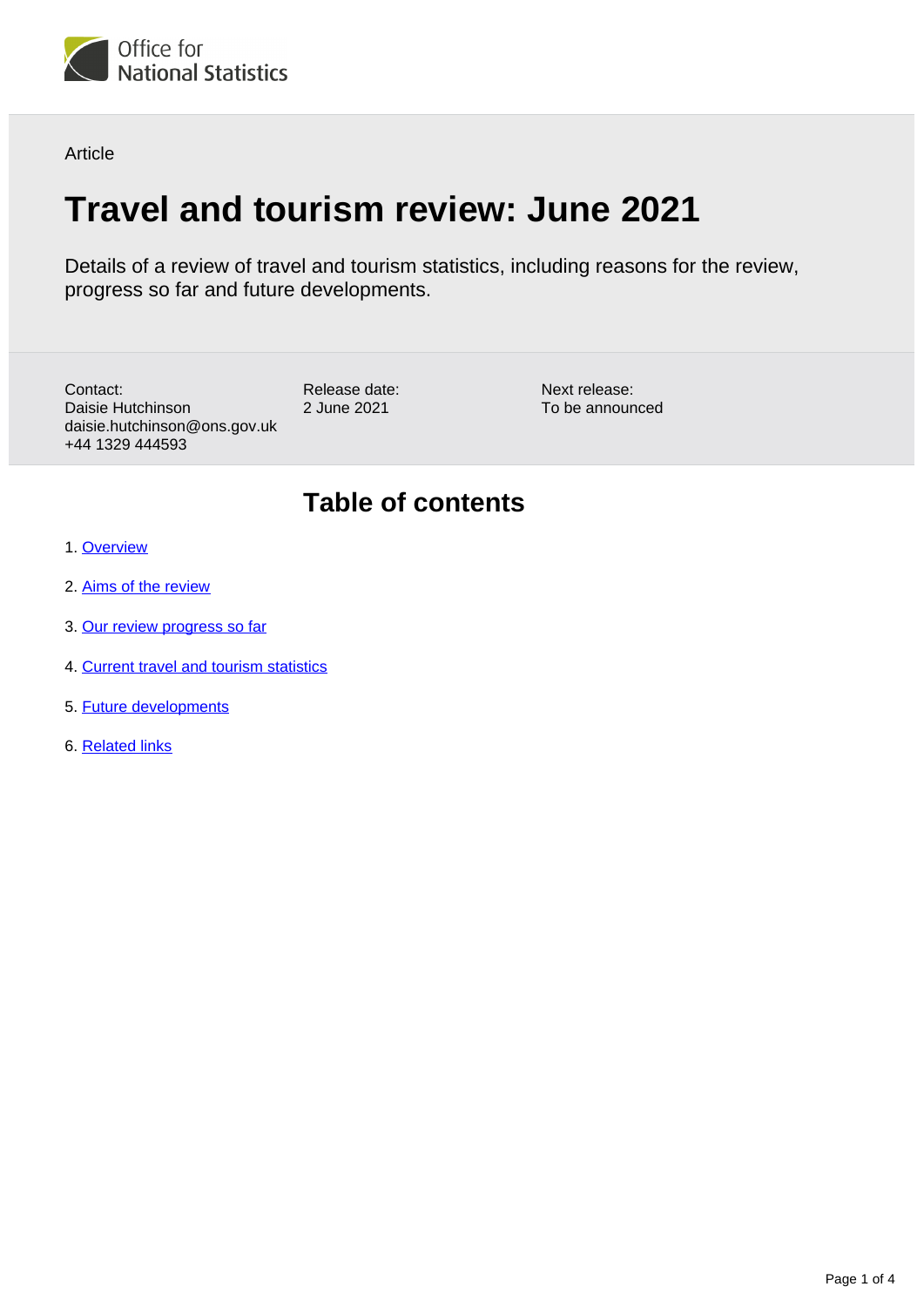## <span id="page-1-0"></span>**1 . Overview**

In response to recommendations from the Office for Statistics Regulation (OSR) compliance check into overseas [travel and tourism statistics](https://osr.statisticsauthority.gov.uk/correspondence/compliance-check-ons-overseas-travel-tourism/), the ONS have focused on improving communication and engagement with stakeholders of these statistics in the past year. We have sought to increase our understanding of the range of user needs and have worked closely with stakeholders to gather requirements for the purpose of improving travel and tourism data.

The ONS created a specific stakeholder engagement role to improve our communication and to help us better understand user needs. A [mailing list](https://public.govdelivery.com/accounts/UKONS/subscriber/new?preferences=true#tab1%22) to communicate our latest updates was established, and webinars have been run to inform users of developments and gather feedback. New stakeholders, who have previously not been engaged with these statistics, have been identified through these initiatives.

At the same time as these improvements to our communication and stakeholder engagement were taking place, the coronavirus (COVID-19) pandemic occurred. A consequence of the pandemic was the suspension of the International Passenger Survey (IPS) from 16 March 2020. The IPS is the primary source of international travel and tourism statistics. While the IPS has been suspended, some encouraging work has been undertaken within the Office for National Statistics (ONS) and beyond to explore new data science techniques, methods, and sources to fill the data gap caused by the suspension. The outcome of this was that the most recent publication of [travel and tourism statistics](https://www.ons.gov.uk/peoplepopulationandcommunity/leisureandtourism/articles/overseastravelandtourism2020/2021-05-24) was based on administrative sources.

The ONS is committed to continuously improving our surveys and statistics; in addition to this travel and tourism development, we are currently implementing the ambitious Census and Data Collection Transformation [Programme](https://www.ons.gov.uk/aboutus/whatwedo/programmesandprojects/censusanddatacollectiontransformationprogramme/aboutthecensusanddatacollectiontransformationprogrammecdctp) (CDCTP).

## <span id="page-1-1"></span>**2 . Aims of the review**

The review will pull together the work achieved since the coronavirus (COVID-19) pandemic began, which includes the exploration of alternative data sources and ongoing work to improve the understanding of user needs. The aim is to identify a set of recommendations on the scope of any future improvements of travel and tourism statistics. This review is welcomed by stakeholders across the tourism sector.

The travel and tourism review is intended to be radical and ambitious in approaching the improvement of travel and tourism statistics. It provides the opportunity to gather a comprehensive understanding of user needs, and to explore how best they can be met in a changing environment.

The review will also investigate the availability of alternative data sources and statistical methods that could be used to produce travel and tourism statistics in the short and long term.

## <span id="page-1-2"></span>**3 . Our review progress so far**

Since the review began, we have: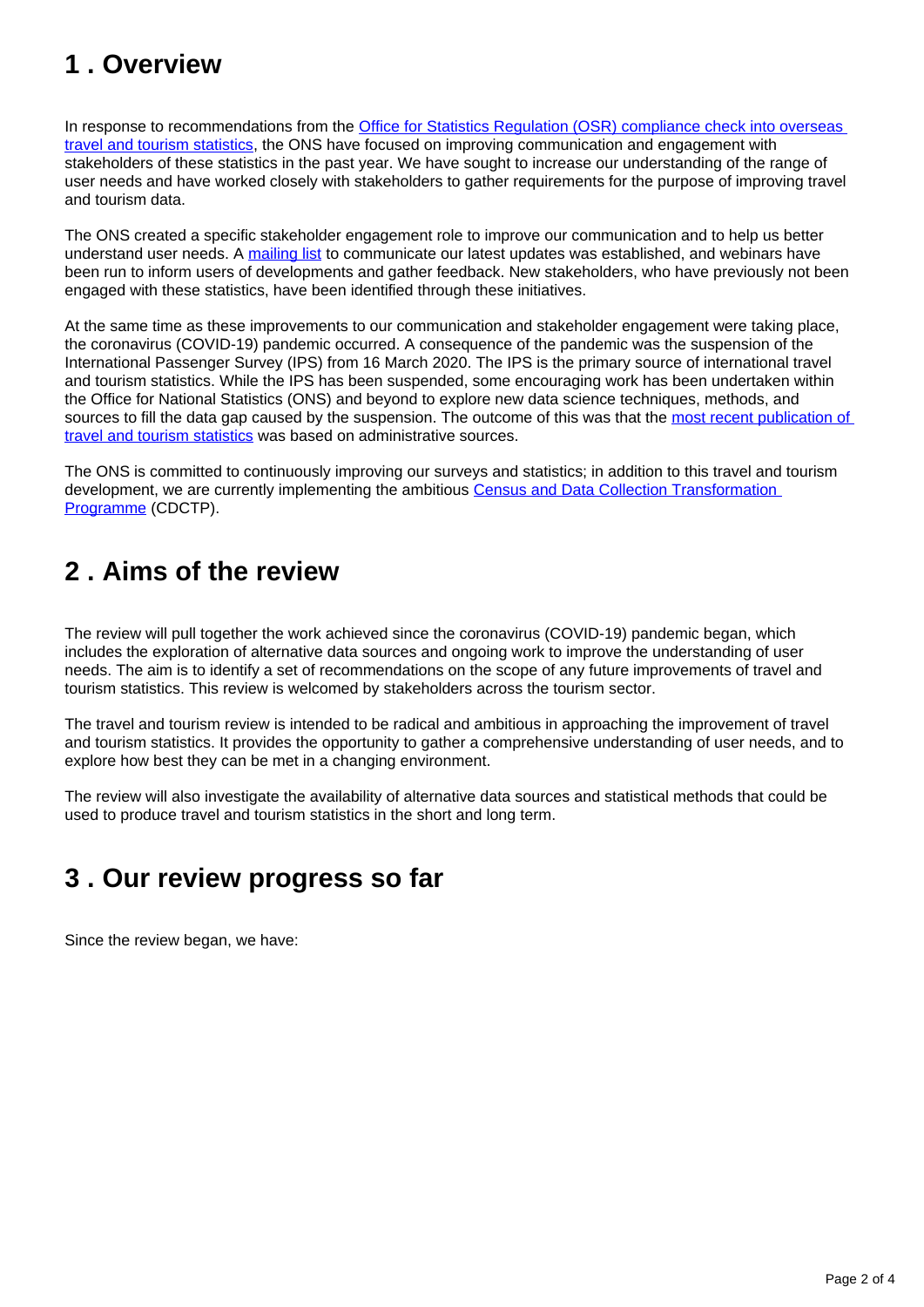- set up a dedicated review team that was fully resourced from February 2021
- established an expert panel consisting of important stakeholders across the government, academia, and the wider tourism sector to help steer the review
- engaged with a wide range of stakeholders using a range of mechanisms, including an online forum, mailing list, and one-on-one meetings to ensure we gather views from different types of users
- consulted with stakeholders to identify and prioritise user requirements both at broad topic and detailed variable level, including dimensions of quality such as timeliness and granularity
- identified possible alternative data sources, which can be explored in collecting travel and tourism information

#### <span id="page-2-0"></span>**4 . Current travel and tourism statistics**

The [International Passenger Survey \(IPS\)](https://www.ons.gov.uk/surveys/informationforhouseholdsandindividuals/householdandindividualsurveys/internationalpassengersurvey) is currently the main source to measure international travel and tourism, and underpins the statistics we publish.

The data collected are used to understand patterns of UK travelers visiting overseas and international visitors spending time in the UK. Tourism agencies and the devolved administrations use these statistics to inform policy decisions, and the data feed into the UK National Accounts - in particular, trade and household expenditure statistics.

In recent years, the IPS has undergone improvements, which includes moving the survey from paper forms to collecting the data electronically. Additionally, in May 2020, new methodology was introduced with a revised back series to 2009 to improve the accuracy of the estimates and address underestimation issues for some nationalities.

We have moved away from using the IPS for migration purposes and are now focusing on delivering [administrative-based migration estimates](https://www.ons.gov.uk/peoplepopulationandcommunity/populationandmigration/internationalmigration/articles/transformationofthepopulationandmigrationstatisticssystemoverview/2019-06-21), building on the work that has already taken place through our Population and Migration Statistics Transformation programme.

For domestic travel and tourism, the main data source used is the [Great Britain Tourism Survey \(GBTS\)](https://www.visitbritain.org/about-gbts-and-gbdvs), which measures the volume, value and profile of overnight trips taken by British residents to destinations in England, Scotland, Wales and Northern Ireland (NI). There is also the [Great Britain Day Visits Survey \(GBDVS\),](https://www.visitbritain.org/about-gbts-and-gbdvs) which collects information on British residents' day visits to destinations in England, Scotland and Wales. Northern Ireland additionally collects and produces [statistics on domestic overnight and day visits](https://www.nisra.gov.uk/statistics/tourism/domestic-tourism-northern-ireland-residents) by NI residents domestically, to the Republic of Ireland (RoI) and Great Britain.

#### <span id="page-2-1"></span>**5 . Future developments**

We will publish our planned way forward for the future of travel and tourism statistics in Spring 2022.

If you would like to stay updated with our ongoing travel and tourism work and receive our bi-monthly newsletter, please sign up to our [mailing list.](https://public.govdelivery.com/accounts/UKONS/subscriber/new?preferences=true#tab1%22) Alternatively, you can join our forum - a user group that will meet regularly throughout the review - by emailing us at [Travel.and.Tourism@ons.gov.uk](mailto:Travel.and.Tourism@ons.gov.uk).